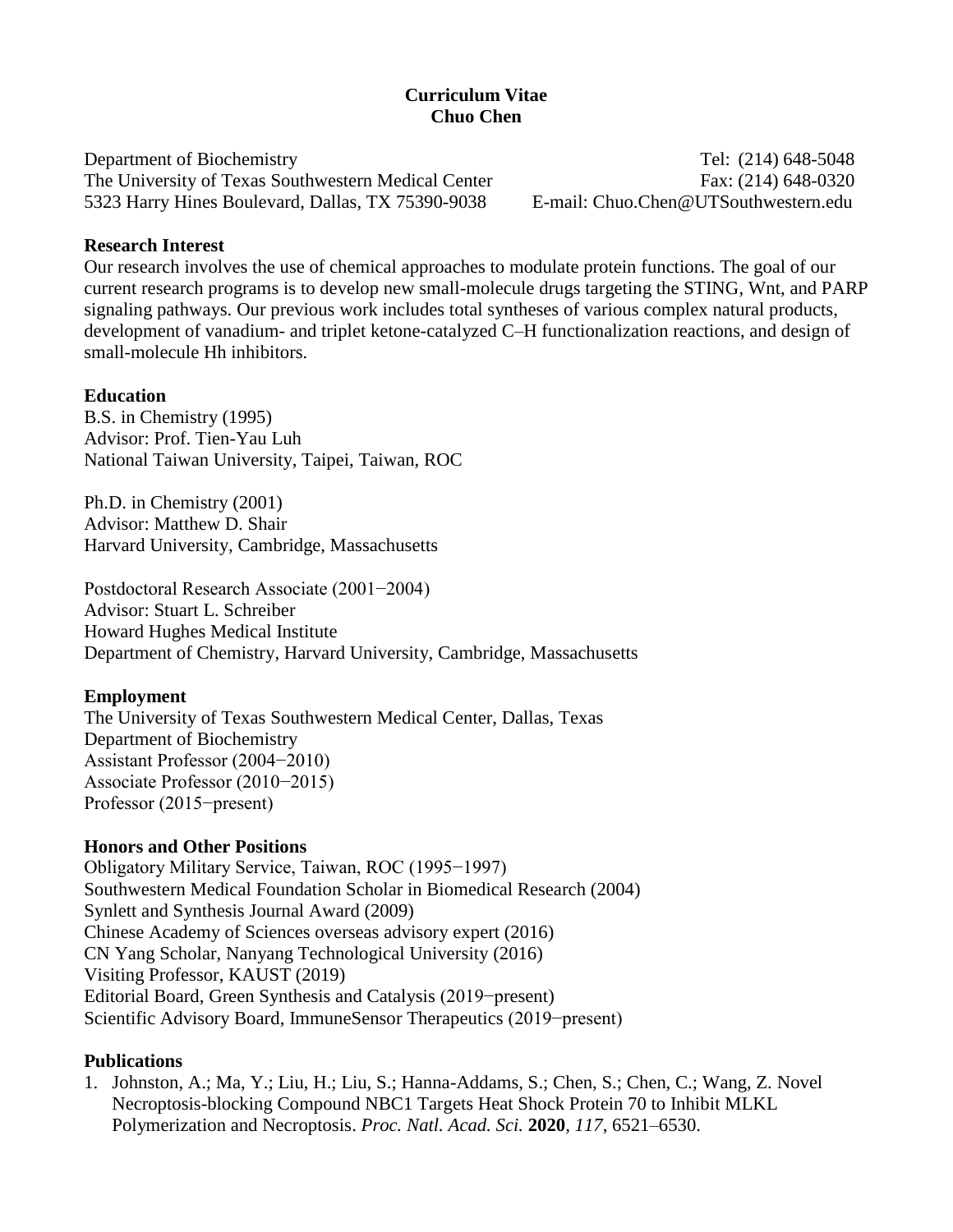- 2. Wang, S.; Han, L.; Han, J.; Li, P.; Ding, Q.; Zhang, Q.-J.; Liu, Z.-P.; Chen, C.; Yu, Y. Uncoupling of PARP1 Trapping and Inhibition Using Selective PARP1 Degradation. *Nat. Chem. Biol.* **2019**, *15*, 1223–1231.
- 3. Tuladhar, R.; Yarravarapu, N.; Ma, Y.; Zhang, C.; Herbert, J.; Kim, J.; Chen, C.; Lum, L. Stereoselective Fatty Acylation Is Essential for the Release of Lipidated WNT Proteins from the Acyltransferase Porcupine (PORCN). *J. Biol. Chem.* **2019**, *294*, 6273–6282.
- 4. Zhang, L.-s.; Kang, X.; Lu, J.; Zhang, Y.; Wu, X.; Wu, G.; Zheng, J.; Tuladhar, R.; Shi, H.; Wang, Q.; Morlock, L.; Yao, H.; Huang, L. J.-s.; Maire, P.; Kim, J.; Williams, N.; Xu, J.; Chen, C.; Zhang, C. C.; Lum, L. Installation of a Cancer Promoting WNT/SIX1 Signaling Axis by the Oncofusion Protein MLL-AF9. *EBioMedicine* **2019**, *39*, 145–158.
- 5. You, L.; Chen, C. Rapid Access to the Core Skeleton of the [3 + 2]-Type Dimeric Pyrrole–Imidazole Alkaloids by Triplet Ketone-Mediated C–H Functionalization (Invited Article for Tetrahedron Symposium-in-Print "Biogenetic Considerations in Complex Synthesis"). *Tetrahedron* **2018**, *74*, 769–772.
- 6. Ma, Z.; Chen, C. Natural Products as Inspiration for the Development of New Synthetic Methods (Invited Article in honor of Prof. Tien-Yau Luh's 70th Birthday). *J. Chin. Chem. Soc.* **2018**, *65*, 43– 59.
- 7. Fan, C. W.; Yarravarapu, N.; Shi, H.; Kulak, O.; Kim, J.; Chen, C.; Lum, L. A Synthetic Combinatorial Approach to Disabling Deviant Hedgehog Signaling. *Sci. Rep.* **2018**, *8*, 1133.
- 8. Han, L.; Xia, J.-B.; You, L.; Chen, C. Ketone-Catalyzed Photochemical C(sp3)–H Chlorination (Invited Article in honor of Prof. Ang Li's 2017 Tetrahedron Young Investigator Award). *Tetrahedron* **2017**, *73*, 3696–3701.
- 9. Wang, H.; Hu, S.; Chen, X.; Shi, H.; Chen, C.; Sun, Li; Chen, Z. J. cGAS Is Essential for the Antitumor Effect of Immune Checkpoint Blockade. *Proc. Natl. Acad. Sci.* **2017**, *114*, 1637–1642.
- 10. Ma, Z.; You, L.; Chen, C. Stereocontrolled Formation of a [4.4]-Heterospiro Ring System with Unexpected Inversion of Configuration at the Spirocenter. *J. Org. Chem.* **2017**, *82*, 731–736.
- 11. You, L.; Zhang, C.; Yarravarapu, N.; Morlock, L.; Wang, X.-L.; Zhang, L.; Williams, N. S.; Lum, L.; Chen, C. Development of a Triazole Class of Highly Potent Porcn Inhibitors. *Bioorg. Med. Chem. Lett.* **2016**, *26*, 5891–5895.
- 12. Zhang, C.; You, L.; Chen, C. Palladium-Catalyzed C–H Arylation of 1,2,3-Triazoles (Invited Article for the Reactions of Hydrocarbons and other C-H Compounds Special Issue). *Molecules* **2016**, *20*, 1268.
- 13. Chen, C. The Past, Present, and Future of the Yang Reaction (Invited Review Article). *Org. Biomol. Chem.* **2016**, *14*, 8641–8647.
- 14. Ma, Z.; Wang, X.; Ma, Y.; Chen, C. Asymmetric Synthesis of Axinellamines A and B. *Angew. Chem. Int. Ed.* **2016**, *55*, 4763–4766.
- 15. Lum, L.; Chen, C. Chemical Disruption of Wnt-Dependent Cell Fate Decision-Making Mechanisms in Cancer and Regenerative Medicine (Invited Review Article). *Curr. Med. Chem.* **2015**, *22*, 4091– 4103.
- 16. Lomenick, B.; Shi, H.; Huang, J.; Chen, C. Identification and Characterization of β-Sitosterol Target Proteins (Invited Article for the 25th Anniversary Symposium-in-Print "Recent Advances in Medicinal Chemistry and Chemical Biology"). *Bioorg. Med. Chem. Lett.* **2015**, *25*, 4976–4979.
- 17. Fu, X.; Chin, R. M.; Vergnes, L.; Hwang, H.; Deng, G.; Xing, Y.; Pai, M. Y.; Li, S.; Ta, L.; Fazlollahi, F.; Chen, C.; Prins, R. M.; Teitell, M. A.; Nathanson, D. A.; Lai, A.; Faull, K. F.; Jiang, M.; Clarke, S. G.; Cloughesy, T. F.; Graeber, T. G.; Braas, D.; Christofk, H. R.; Jung, M. E.; Reue, K.; Huang J. 2-Hydroxyglutarate Inhibits ATP Synthase and mTOR Signaling. *Cell Metab.* **2015**, *22*, 508–515.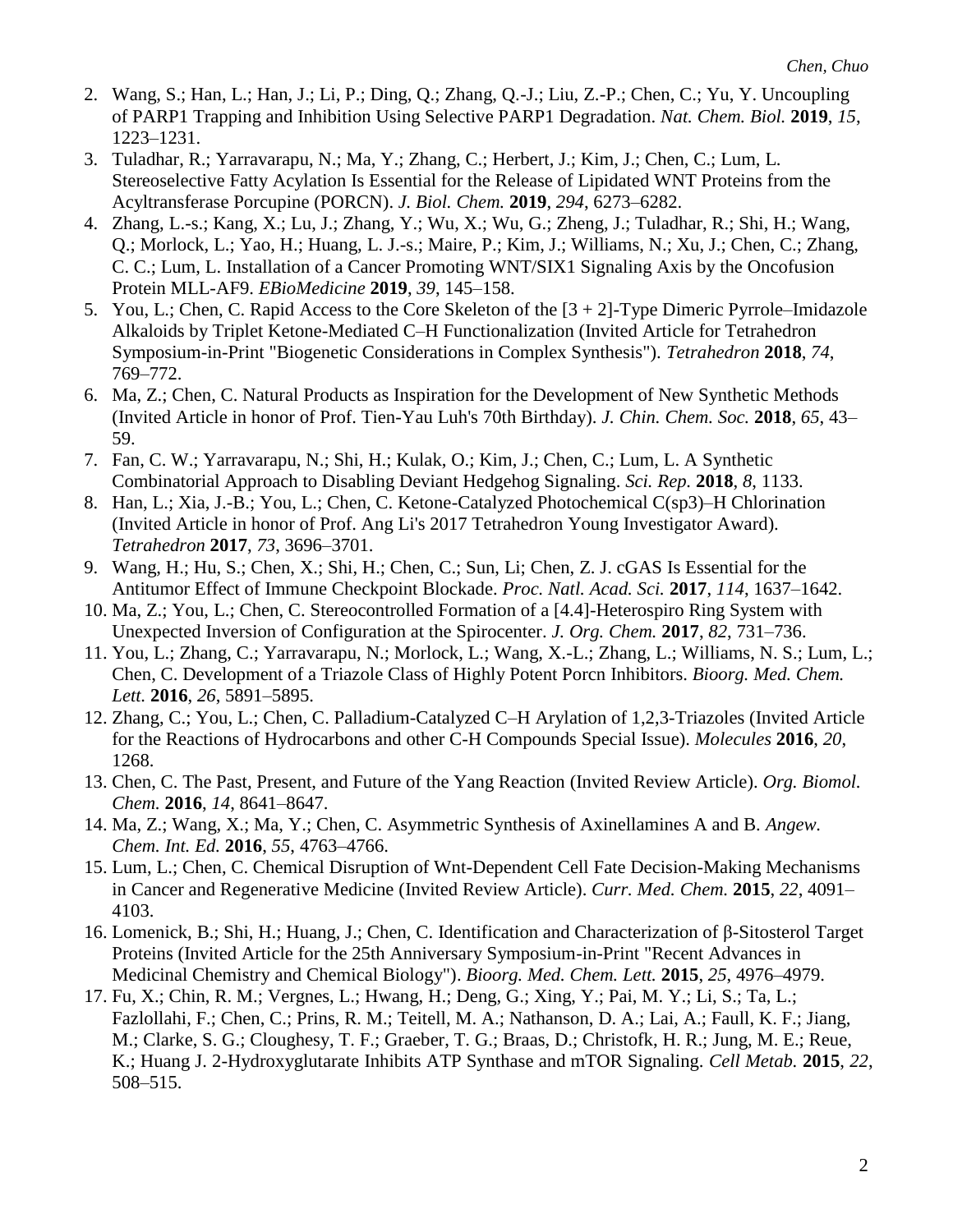- 18. Shi, H.; Wu, J.; Chen, Z. J.; Chen, C. Molecular Basis for the Specific Recognition of the Metazoan Cyclic GMP-AMP by the Innate Immune Adaptor Protein STING. *Proc. Natl. Acad. Sci.* **2015**, *112*, 8947–8952.
- 19. Wang, X.-L.; Gao, Y.; Ma, Z.; Rodriguez, R. A.; Yu, Z.-X.; Chen, C. Syntheses of Sceptrins and Nakamuric Acid and Insights into the Biosyntheses of Pyrrole–Imidazole Dimers. *Org. Chem. Front.* **2015**, *2*, 978–984.
- 20. Kulak, O,; Chen, H.; Holohan, B.; Wu, X.; He, H.; Borek, D.; Otwinowski, Z.; Yamaguchi, K.; Garofalo, L. A.; Ma, Z.; Wright, W.; Chen, C.; Shay, J. W.; Zhang, X.; Lum, L. Disruption of Wnt/β-Catenin Signaling and Telomeric Shortening Are Inextricable Consequences of Tankyrase Inhibition in Human Cells. *Mol. Cell Biol.* **2015**, *35*, 2425–2435.
- 21. Shi, H.; De, S.; Wang, Q.; Gao, S.; Wang, X.; Chen, C. Construction of the 5,6,7-tricyclic skeleton of lancifodilactone F (Invited Article for the Tetrahedron Letters Symposium in Print in Memory of Harry Wasserman). *Tetrahedron Lett.* **2015**, *56*, 3225–3227.
- 22. Wang, X.-L.; Chen, C. An Approach for the Synthesis of Nakamuric Acid (Invited Article for the Tetrahedron Symposium-in-Print on Synthesis of Indole/Pyrrole-Containing Natural Products). *Tetrahedron* **2015**, *71*, 3690–3693.
- 23. Ma, Y.; De, S.; Chen, C. Syntheses of Cyclic Guanidine-Containing Natural Products (Invited Review Article). *Tetrahedron* **2015**, 71, 1145–1173.
- 24. Fan, C.-W.; Chen, B.; Franco, I.; Lu, J.; Shi, H.; Wei, S.; Wang, C.; Wu, X.; Tang, W.; Roth, M. G.; Williams, N. S.; Hirsch, E.; Chen, C.; Lum, L. The Hedgehog Pathway Effector Smoothened Exhibits Signaling Competency in the Absence of Ciliary Accumulation. *Chem. Biol.* **2014**, *21*, 1680–1689.
- 25. Ma, Z.; Wang, X.-L.; Wang, X.; Rodriguez, R. A.; Moore, C. E.; Gao, S.; Tan, X.; Ma, Y.; Rheingold, A. L.; Baran, P. S.; Chen, C. Asymmetric Syntheses of Sceptrin and Massadine and Evidence for Biosynthetic Enantiodivergence. *Science* **2014**, *346*, 219–224.
- 26. Xia, J.-B.; Zhu, C.; Chen, C. Visible light-promoted metal-free sp<sup>3</sup>-C-H fluorination. *Chem. Commun.* **2014**, *50*, 11701–11704.
- 27. Wang, X.; Ma, Z.; Wang, X.-L.; De, S.; Ma, Y.; Chen, C. Dimeric Pyrrole–Imidazole Alkaloids: Synthetic Approaches and Biosynthetic Hypotheses (Invited Review Article). *Chem. Commun.* **2014**, *50*, 8628–8639.
- 28. Xia, J.-B.; Ma, Y.; Chen, C. Vanadium-Catalyzed C(sp<sup>3</sup>)–H Fluorination Reactions. *Org. Chem. Front.* **2014**, *1*, 468–472.
- 29. Zhu, C.; Xia, J.-B.; Chen, C. A Simple Method for the Electrophilic Cyanation of Secondary Amines. *Org. Lett.* **2014**, *16*, 247–250.
- 30. Zhu, C.; Xia, J.-B.; Chen, C. Vanadium-Catalyzed Oxidative Strecker Reaction: α-C–H Cyanation of para-Methoxyphenyl (PMP)-Protected Primary Amines. *Tetrahedron Lett.* **2014**, *55*, 232–234.
- 31. Xia, J.-B.; Zhu, C.; Chen, C. Visible Light-Promoted Metal-Free C–H Activation: Diarylketone-Catalyzed Selective Benzylic Mono- and Difluorination. *J. Am. Chem. Soc.* **2013**, *135*, 17494–17500.
- 32. Das, A.; Tanigawa, S.; Karner, C. M.; Xin, M.; Lum, L.; Chen, C.; Olson, E. N.; Perantoni, A. O.; Carroll, T. J. Stromal-epithelial crosstalk regulates kidney progenitor cell differentiation. *Nat. Cell Biol.* **2013**, *15*, 1035–1044.
- 33. Zhang, X.; Shi, H.; Wu, J.; Zhang, X.; Sun, L.; Chen, C.; Chen, Z. J. Cyclic GMP-AMP Containing Mixed Phosphodiester Linkages Is An Endogenous High Affinity Ligand for STING. *Mol. Cell* **2013**, *51*, 226–235.
- 34. Wang, X.-L.; Moon, J.; Dodge, M. E.; Pan, X.; Zhang, L.; Hanson, J.; Tuladhar, R.; Ma, Z.; Shi, H.; Williams, N. S.; Amatruda, J.; Carroll, T. J.; Lum, L.; Chen, C. The Development of Highly Potent Inhibitors for Porcupine. *J. Med. Chem.* **2013**, *56*, 2700–2704.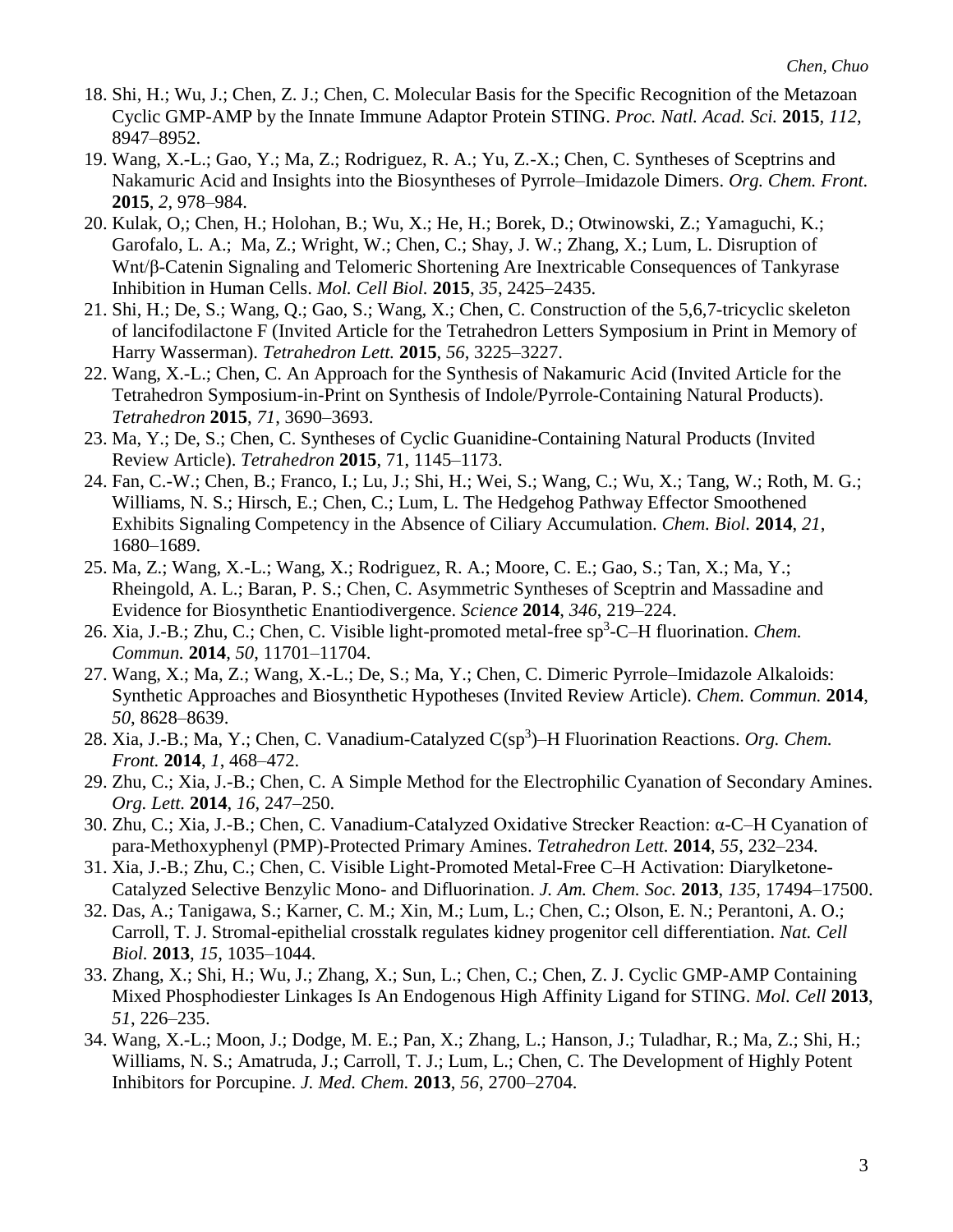- 35. Wu, J.; Sun, L.; Chen, X.; Du, F.; Shi, H.; Chen, C.; Chen, Z. J. Cyclic-GMP-AMP Is an Endogenous Second Messenger in Innate Immune Signaling by Cytosolic DNA. *Science* **2013**, *339*, 826–830.
- 36. Gao, S.; Chen. C. Nakiterpiosin (Invited Book Chapter). In *Total Synthesis of Natural Products–At the Frontiers of Organic Chemistry*; Li, J. J., Corey, E. J., Eds.; Springer-Verlag: Berlin/Heidelberg, 2013; pp 25–38.
- 37. Wang, X.; Wang, X.-L.; Tan, X.; Lu, J.; Cormier, K. W.; Ma, Z.; Chen. C. A Biomimetic Route for the Construction of the [4+2] and [3+2] Core Skeletons of the Dimeric Pyrrole-Imidazole Alkaloids and the Asymmetric Synthesis of Ageliferins. *J. Am. Chem. Soc.* **2012**, *134*, 18834–18842.
- 38. Gao, S.; Wang, Q.; Wang, G.; Lomenick, B.; Liu, J.; Fan, C.-W.; Deng, L.-W.; Huang, J.; Lum, L.; Chen, C. The Chemistry and Biology of Nakiterpiosin (Invited Review Article). *Synlett* **2012**, *23*, 2298–2310.
- 39. Xia, J.; Cormier, K. W.; Chen, C. A Highly Selective Vanadium Catalyst for Benzylic C–H Oxidation. *Chem. Sci.* **2012**, *3*, 2240–2245.
- 40. Dodge, M. E.; Moon, J.; Tuladhar, R.; Lu, J.; Jacob, L. S.; Zhang, L.-s.; Shi, H.; Wang, X.-L.; Moro, E.; Mongera, A.; Argenton, F.; Karner, C. M.; Carroll, T. J.; Chen, C.; Amatruda, J. F.; Lum, L. Diverse Chemical Scaffolds Support Direct Inhibition of the Membrane Bound O-Acyltransferase Porcupine. *J. Biol. Chem.* **2012**, *287*, 23246–23254.
- 41. Moro, E.; Ozhan-Kizil, G.; Mongera, A.; Beis, D.; Wierzbicki, C.; Young, R. M.; Bournele, D.; Domenichini, A.; Valdivia, L. E.; Lum, L.; Chen, C.; Amatruda, J. F.; Tiso, N.; Weidinger, G.; Argenton, F. *In Vivo* Wnt Signaling Tracing through a Transgenic Biosensor Fish Reveals Novel Activity Domains. *Dev. Biol.* **2012**, *366*, 327–340.
- 42. Wang, X.; Ma, Z.; Lu, J.; Tan, X.; Chen, C. Asymmetric Synthesis of Ageliferin. *J. Am. Chem. Soc.* **2011**, *133*, 15350−15353.
- 43. Karner, C. M.; Das, A.; Self, Z. M. M.; Chen, C.; Lum, L.; Oliver, G.; Carroll, T. J. Canonical Wnt9b Signaling Balances Progenitor Cell Expansion and Differentiation During Kidney Development. *Development* **2011**, *138*, 1247–1257.
- 44. Ma, Z.; Lu, J.; Wang, X.; Chen, C. Revisiting the Kinnel–Scheuer hypothesis for the biosynthesis of palau'amine (Invited Article for the Emerging Investigator Special Issue). *Chem. Commun.* **2011**, *47*, 427–429.
- 45. Karner, C. M.; Merkel, C. E.; Dodge, M. E.; Ma, Z.; Lu, J.; Chen, C.; Lum, L.; Carroll, T. J. Tankyrase Is Necessary for Canonical Wnt Signaling During Kidney and Lung Development. *Dev. Dyn.* **2010**, *239*, 2014–2023.
- 46. Gao, S.; Wang, Q.; Huang, L. J.; Lum, L.; Chen, C. Chemical and Biological Studies of Nakiterpiosin and Nakiterpiosinone. *J. Am. Chem. Soc.* **2010**, *132*, 371–383.
- 47. Lu, J.; Ma, Z.; Hsieh, J.-C.; Chen, B.; Fan, C.-W.; Williams, N. S.; Amatruda, J. F.; Lum, L.; Chen, C. Structural−Activity Relationship Studies of Small-Molecule Inhibitors of the Wnt Signaling Pathway (Invited Article in Honor of Prof. Barbas III's 2009 Tetrahedron Young Investigator Award in Bioorganic and Medicinal Chemistry). *Bioorg. Med. Chem. Lett.* **2009**, *19*, 3825−3827.
- 48. Chen, B.; Dodge, M. E.; Tang, W.; Lu, J.; Ma, Z.; Fan, C.-W.; Wei, S.; Hao, W.; Kilgore, J. A.; Williams, N. S.; Roth, M. G.; Amatruda, J. F.; Chen, C.; Lum, L. Small Molecule-mediated Disruption of Wnt-dependent Signal Transduction in Tissue Regeneration and Cancer. *Nat. Chem. Biol.* **2009**, *5*, 100−107.
- 49. Gao, S.; Wang, Q.; Chen, C. Synthesis and Structure Revision of Nakiterpiosin. *J. Am. Chem. Soc.* **2009**, *131*, 1410−1412.
- 50. Chen, C. On Potent Inhibitors of the Hedgehog Signaling Pathway (Invited Condensation and Commentary). *Chemtracts−Org. Chem.* **2008**, *21*, 150−154.
- 51. Wang, Q.; Chen, C. Nickel-Catalyzed Carbonylative Negishi Cross-Coupling Reactions. *Tetrahedron Lett.* **2008**, *49*, 2916−2921.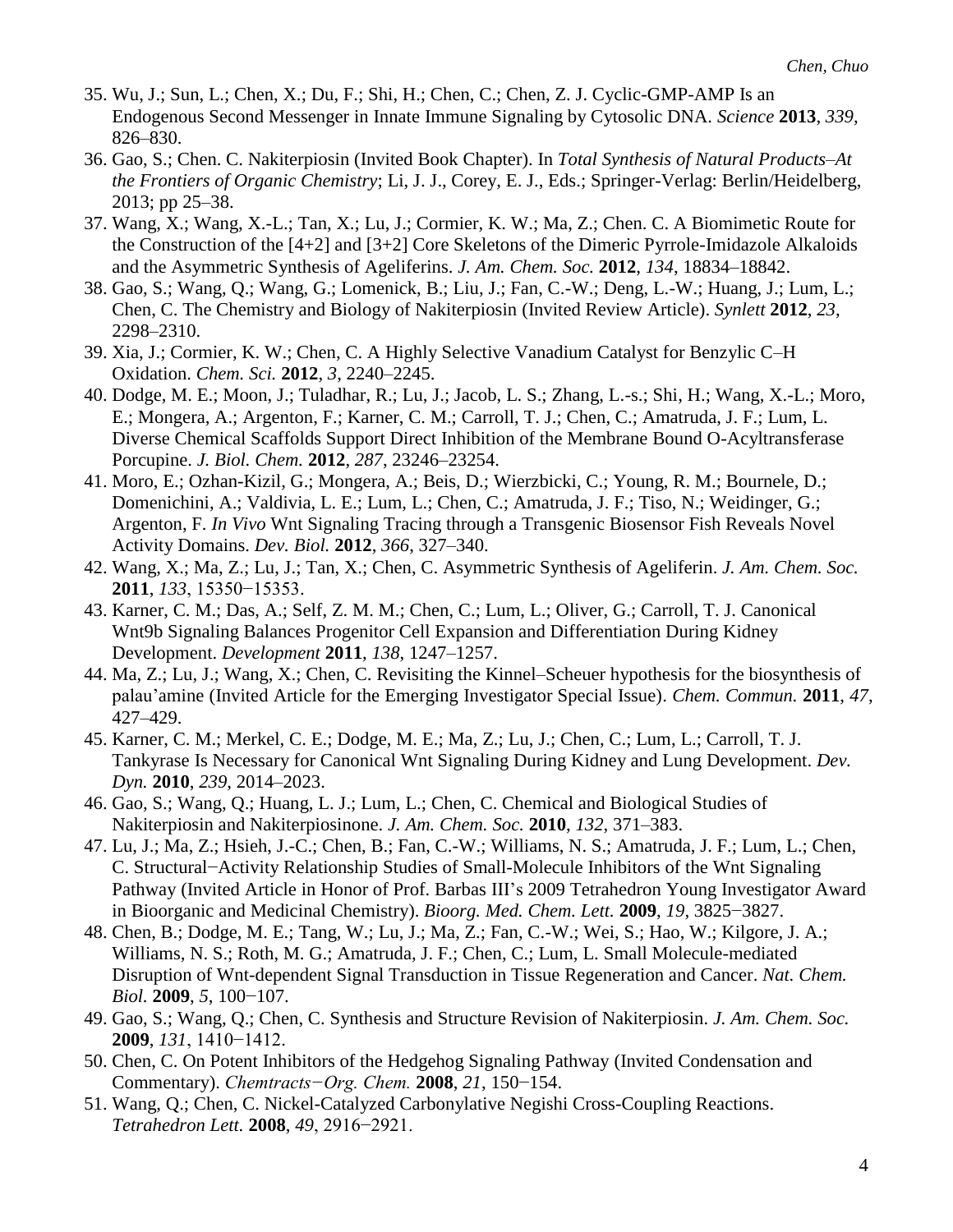- 52. Wang, Q.; Chen, C. An Approach to the Core Skeleton of Lancifodilactone F. *Org. Lett.* **2008**, *10*, 1223−1226.
- 53. Lu, J.; Tan, X.; Chen, C. Palladium-Catalyzed Direct Functionalization of Imidazolinone: Synthesis of Dibromophakellstatin. *J. Am. Chem. Soc.* **2007**, *129*, 7768−7769.
- 54. Tan, X.; Chen, C. Regiocontrol in Manganese(III)-Mediated Oxidative Heterobicyclizations: Access to the Core Skeletons of Oroidin Dimers. *Angew. Chem. Int. Ed.* **2006**, *45*, 4245−4348.
- 55. Chen, C.; Li, X.; Neumann, C. S.; Lo, M. M.-C.; Schreiber, S. L. Convergent Diversity-Oriented Synthesis of Small-Molecule Hybrids. *Angew. Chem. Int. Ed.* **2005**, *44*, 2249−2252.
- 56. Wang, W. U.; Chen, C.; Lin, K.-h.; Fang, Y.; Lieber, C. M.; Label-free Detection of Smallmolecule–protein Interactions by Using Nanowire Nanosensors. *Proc. Natl. Acad. Sci. U.S.A.* **2005**, *102*, 3208−3212.
- 57. Chen, C.; Li, X.; Schreiber, S. L. Catalytic Asymmetric [3+2] Cycloaddition of Azomethine Ylides. Development of a Versatile Stepwise, Three-Component Reaction for Diversity-Oriented Synthesis. *J. Am. Chem. Soc.* **2003**, *125*, 10174−10175.
- 58. Ho, T.-L.; Chang, M.; Chen, C. Abnormal and Regioselective Wacker Oxidation of 1,5-Diene. *Tetrahedron Lett.* **2003**, *44*, 6955−6957.
- 59. Chen, C.; Layton, M. E.; Sheehan, S. M.; Shair, M. D. Synthesis of (+)-CP-263,114. *J. Am. Chem. Soc.* **2000**, *122*, 7424−7425.
- 60. Cheng, W.-L.; Shaw, Y.-J.; Yeh, S.-M.; Kanakamma, P. P.; Chen, Y.-H.; Chen, C.; Shieu, J.-C.; Yiin, S.-J.; Lee, G.-H.; Wang, Y.; Luh, T.-Y. Chelation-Assisted Regioselective C−O Bond Cleavage Reactions of Acetals by Grignard Reagents. A General Procedure for the Regioselective Synthesis of Protected Polyols Having One Free Hydroxy Group. *J. Org. Chem.* **1999**, *64*, 532−539.
- 61. Chen, C.; Layton, M. E.; Shair, M. D. Stereospecific Synthesis of the CP-263,114 Core Structure. *J. Am. Chem. Soc.* **1998**, *120*, 10784−10785.

# **Patents**

- 1. Yu, Y.; Chen, C.; Wang, S.; Han, L.; Lin, Y. Trapping-free PARP Inhibitors. US/2020/016129, Jan. 31, 2020.
- 2. Nageswari, Y.; Chen, C.; Lum, L.; Lin, Y.; Zhang, C.; Wang, X.; Zhang, L. Disubstituted and trisubstituted 1,2,3-Triazole as Wnt Inhibitors. WO/2018/045182, Mar. 8, 2018.
- 3. Zhong, B.; Sun, L.; Shi, H.; Li, J.; Chen, C.; Chen, Z. cGAS Antagonist Compounds. WO/2017/176812, Apr. 4, 2017.
- 4. Zhong, B.; Sun, L.; Wei, Q.; Dai, Y.; Chen, C.; Chen, Z. Cyclic Di-nucleotide Compounds and Methods of Use. WO/2017/161349, Mar. 17, 2017.
- 5. Lum, L.; Chen, C.; Zhang, X.; Kulak, O.; Wu, X.; Indolinyl-sulfonamide Inhibitors of Tankyrase and Methods of Use Thereof. WO/2016/179066, Nov. 10, 2016.
- 6. Zhang, C.; Liu, Y.; Zheng, J.; Deng, M.; Chen, C.; Liu, J. Novel Compounds Supports Hematopoietic Stem Cells and Red Blood Cells. WO/2015/183545, Dec. 3, 2015.
- 7. Lum, L.; Chen, C. Highly Potent Inhibitors of Porcupine. WO/2014/186450, 2014, Nov. 20, 2014.
- 8. Chen, Z.; Sun, L.; Wu, J.; Shi, H.; Chen, C. Pharmaceutical Targeting of a Mammalian Cyclic Di-Nucleotide Signaling Pathway. WO/2014/099824, Jun. 26, 2014.
- 9. Lum, L.; Roth, M. G.; Chen, B.; Dodge, M. E.; Chen, C.; Wnt Protein Signaling Inhibitors. WO/2013/169631, Nov. 14, 2013.
- 10. Lum, L.; Roth, M. G.; Chen, B.; Chen, C.; Dodge, M. E.; Tang, W. Wnt Protein Signaling Inhibitors. WO/2009/155001, Dec. 23, 2009.
- 11. Wang, W. U.; Chen, C.; Lin, Fang, Y.; Lieber, C. M. Nanosensors. WO/2006/107312, Oct. 12, 2006.
- 12. Lindsley, C. W.; Chen, C.; Shair, M. D.; Westwood, N. J.; Chan, L. K.; Pelish, H. E.; Sheehan, S. M.; Goess, B. C.; Layton, M. E. Biomimetic Combinatorial Synthesis of Polycyclic Natural Products. WO/1999/064379, Dec. 16, 1999.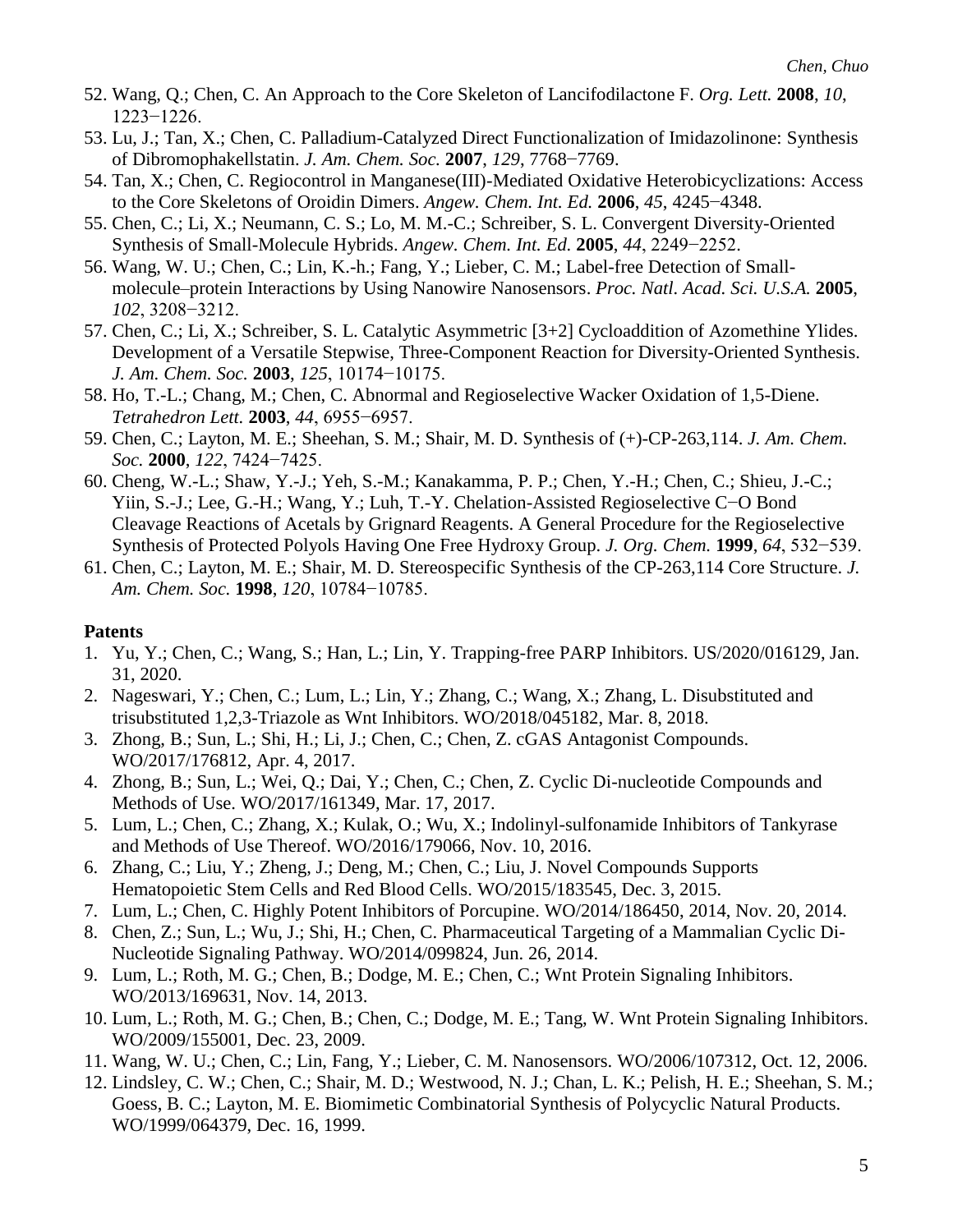# **Invited Lectures**

CAS Workshop, Shanghai, 11/15/17; Zhengzhuo Chemistry Workshop, Zhengzhuo, 9/25/17; TexSyn III, Dallas, 5/20/17; The 14th International Symposium for Chinese Organic Chemists, Singapore, 12/9/16; The 12th International Symposium on Organic Free Radicals, Shanghai, 10/11/16; Mini-symposium for Organometallics and Synthesis, Taipei, 5/30/16; The 13th International Symposium for Chinese Organic Chemists, Xiamen, 12/21/14; International Symposium on Natural Product Synthesis and Process Methods for Drug Manufacture, Nanjing, China, 9/23/14; KAUST-Symposium on Functional Molecules and Materials, Jeddah, Saudi Arabia, 12/17/13; The 9th Sino-US Chemistry Professors Conference, Chengdu, China, 7/14/13; ACS DFW Young Investigator Symposium, Dallas, 1/29/11; Bristol-Myers Squibb Symposium, Harvard University, 11/16/09; ACS Young Academic Investigators Symposium, Washington DC, 8/17/09; Natural Products Gordon Research Conference, 7/28/09; The 10th International Symposium for Chinese Organic Chemists, Shanghai, 7/30/08; The 9th International Symposium for Chinese Organic Chemists, Singapore, 12/18/06.

McGill University, 3/24/20; Shanghai Institute of Organic Chemistry, 8/16/18; Midwestern State University, 4/13/18; University of Arkansas for Medical Sciences, 10/13/17; North Carolina State University, 10/09/17; University of Texas at Dallas, 10/21/16; Shanghai Institute of Organic Chemistry, 10/10/16; University of Texas at Arlington, 9/11/15; Moffitt Cancer Center, 7/14/15; National Taiwan University, 6/12/15; Moffitt Cancer Center, 5/13/15; China East Normal University, 9/26/14; Shanghai Institute of Organic Chemistry, 9/25/14; Purdue University, 1/23/14; East China University of Science and Technology, 7/17/13; Shanghai Institute of Organic Chemistry, 7/16/13; East China Normal University, 7/15/13; West China School of Pharmacy, Sichuan University, 7/12/13; Innovative Drug Research Center, Chongqing University, 7/11/13; Lanzhou University, 7/10/13; Nankai University, 7/8/13; The State Key Laboratory of Natural and Biomimetic Drugs, Peking University, 7/5/13; Tsinghua University, 7/5/13; Peking University, 7/4/13; National Institute of Biological Sciences, Beijing, 7/3/13; Nanjing University, 7/2/13; Suzhou University, 7/1/13; National Taiwan University, 6/28/13; University of New Mexico, 4/5/13; Georgia State University, 02/01/2013; University of Wisconsin Madison, 10/30/2012; Massachusetts Institute of Technology, 10/04/11; University of Minnesota, 3/22/11; Texas A&M University, 11/4/10; University of Texas at Austin, 9/17/10; Wayne State University, 2/17/2010; National Taiwan University, 12/28/09; Shanghai Institute of Organic Chemistry, 12/15/09; Vanderbilt University, 11/2/09; Brandeis University, 9/14/09; University of Illinois at Chicago, 4/21/09; University of Wisconsin at Madison, 4/20/09; Scripps Research Institute, 4/10/09; West Virginia University, 2/18/09; University of Colorado at Boulder, 10/6/08; University of New Mexico, 9/14/07; Washington State University, 8/27/07; National Taiwan University, 12/28/05; Genomics Research Center at Academia Sinica, 12/19/05.

Amgen, 05/29/13; Sanofi-Aventis, 10/05/11; Merck & Co., 9/16/09; Eli Lily, 7/14/09; Bristol-Myers Squibb, 6/16/09.

# **Research Supports**

Current NIH/NCI R01 CA226419 (Chen) 12/1/2018–11/30/2023 Explore the Therapeutic Potential of Small-molecule Iimmune Modulators

NIH/NIGMS R21 GM137179 (Chen) 5/1/2020–4/30/2022 A New Chemical Technology for Biological Studies and Therapeutic Applications

NIH/NHLBI R01 HL138426 (Bassel–Duby) 8/1/2017–6/30/2021